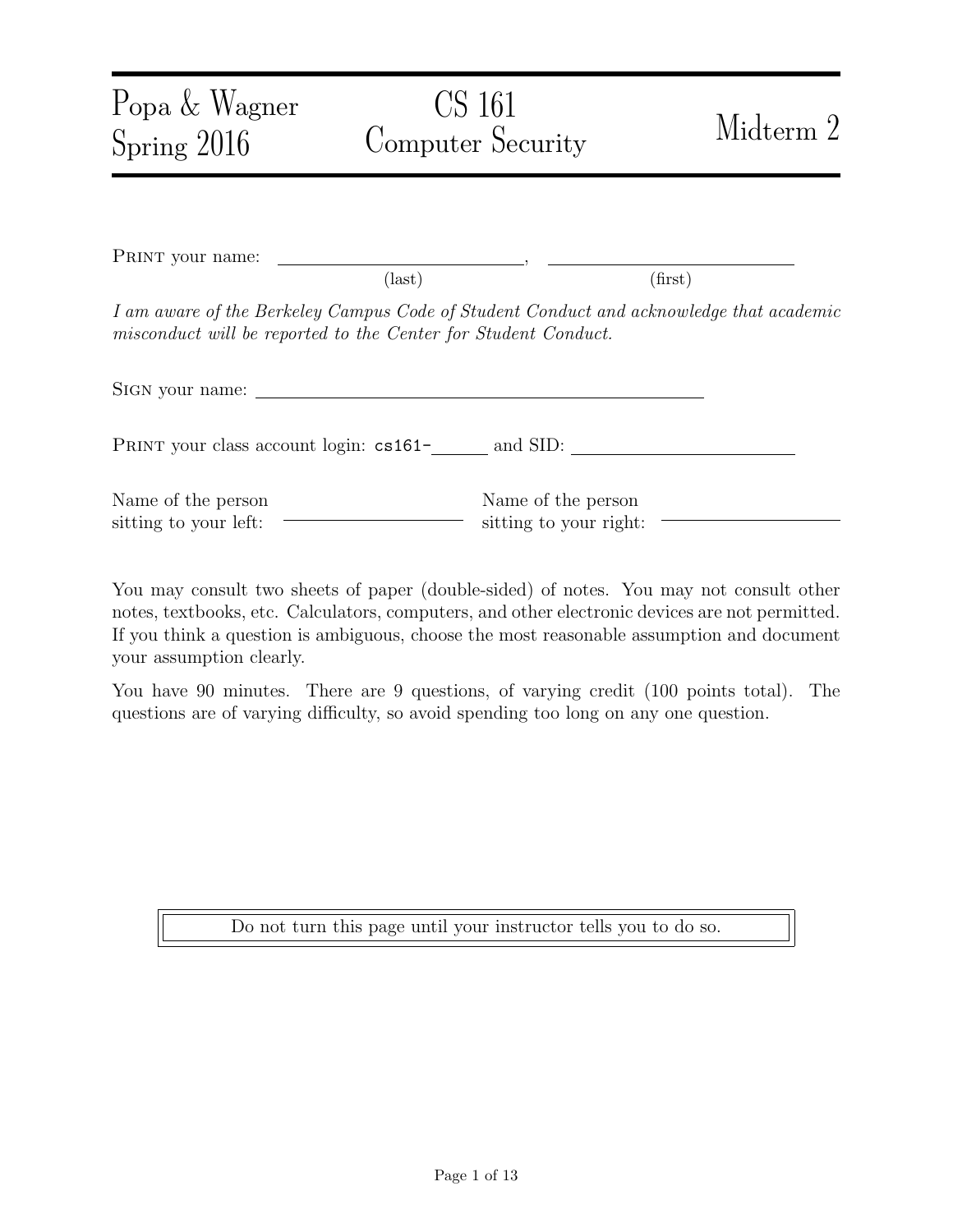### Problem 1 True or False (10 points)

Circle True or False. Do not justify your answer.

- (a) True or False: It is safe (IND-CPA-secure) to encrypt multiple messages in CBC mode with a constant IV of 0, using the same encryption key each time.
- (b) True or False: It is safe (IND-CPA-secure) to encrypt multiple messages in CBC mode with a constant IV of 0, as long as the encryption key is different for each message sent.
- (c) True or False: Encrypting a message with CBC mode protects the integrity of the message.
- (d) True or False: It's ok for multiple people using El Gamal public key encryption to use the same modulus p.
- (e) True or False: It's ok for multiple people using RSA signatures to use the same modulus n.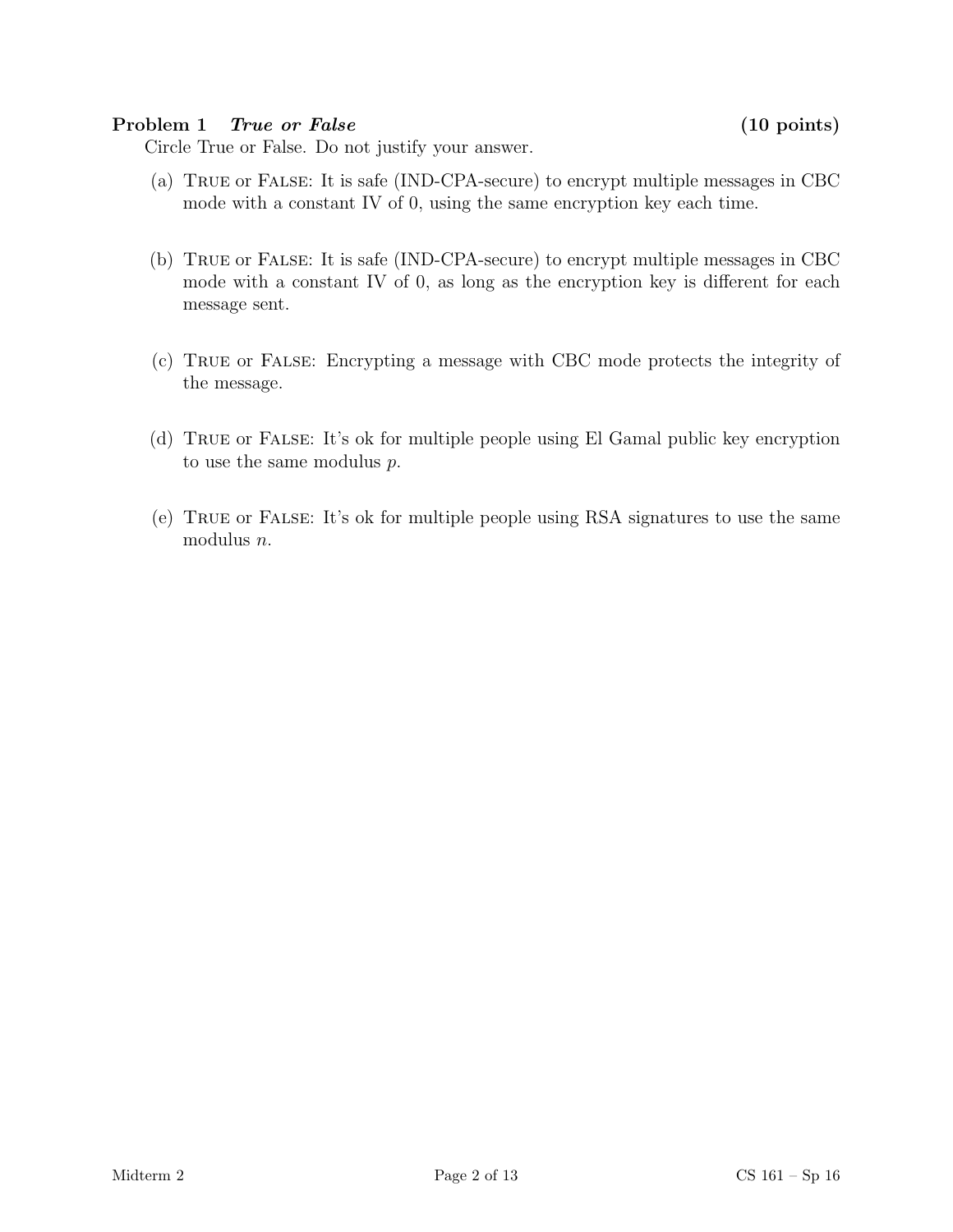### Problem 2 More True or False (8 points)

In this question, H refers to a secure cryptographic hash function and  $len(x)$  is a 128-bit int storing the length of  $x$ . You can assume that  $x$  and  $y$  are at most one million bytes long. Circle True or False. Do not justify your answer.

- (a) TRUE or FALSE: Let  $F(x, y) = H(x||y)$ . Given x, y, and  $F(x, y)$ , it is easy for an attacker to find  $x', y'$  such that  $F(x', y') = F(x, y)$  and  $x \neq x'$ .
- (b) TRUE or FALSE: Let  $F(x, y) = H(\text{len}(x)||x||y)$ . Given x, y, and  $F(x, y)$ , it is easy for an attacker to find  $x', y'$  such that  $F(x', y') = F(x, y)$  and  $x \neq x'$ .
- (c) TRUE or FALSE: Let  $F(x, y) = H(\text{len}(y)||x||y)$ . Given x, y, and  $F(x, y)$ , it is easy for an attacker to find  $x', y'$  such that  $F(x', y') = F(x, y)$  and  $x \neq x'$ .
- (d) TRUE or FALSE: Let  $F(x, y) = H(x||\text{len}(x)||y)$ . Given x, y, and  $F(x, y)$ , it is easy for an attacker to find  $x', y'$  such that  $F(x', y') = F(x, y)$  and  $x \neq x'$ .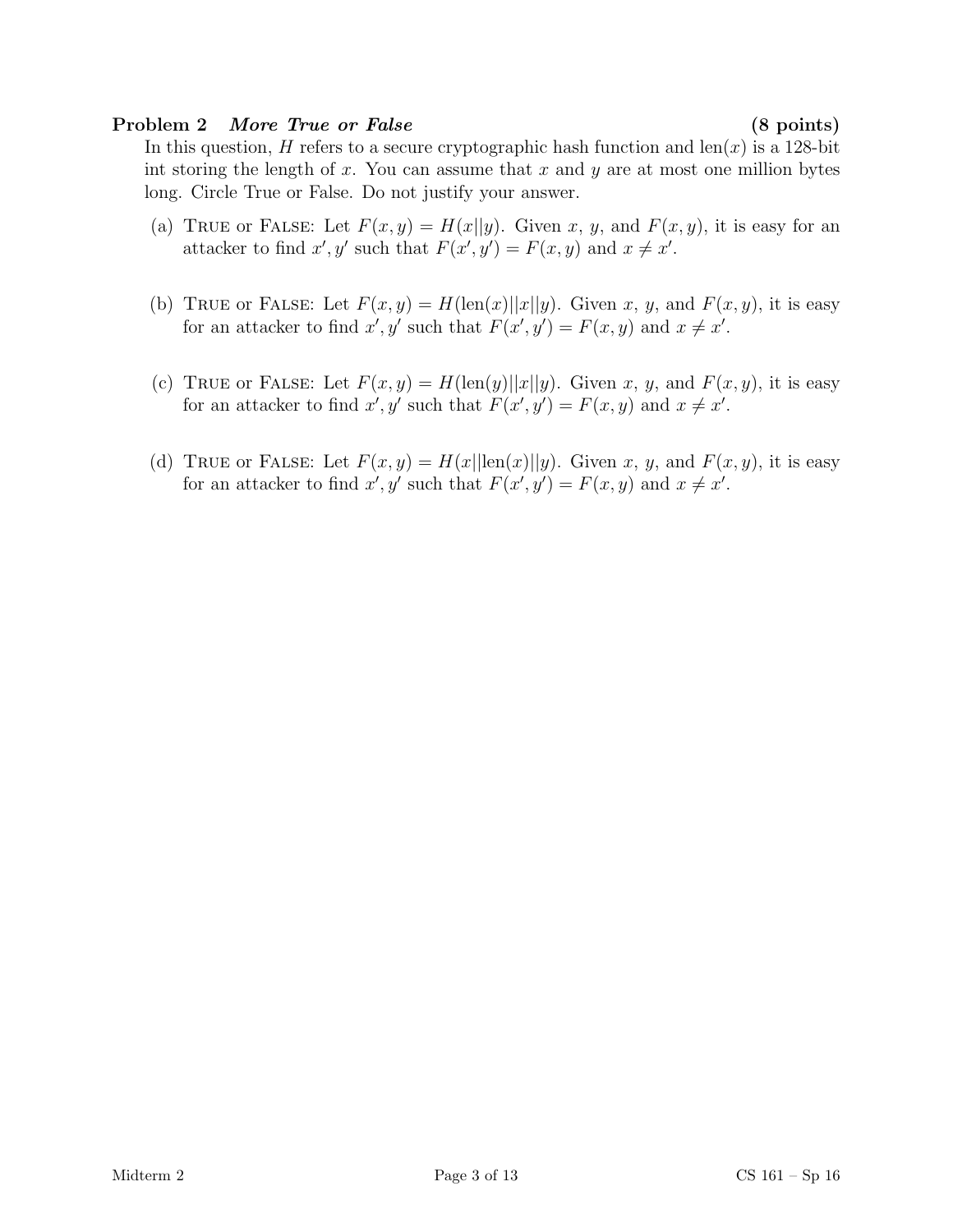# Problem 3 *Multiple choice* (6 points)

Circle all the options that apply.

- (a) When using the CBC block chaining mode, if the IV is modified by an attacker during transmission (so the correct IV was used during encryption, but the receiver receives the modified value), the recipient can still successfully decrypt:
	- 1. the entire ciphertext
	- 2. none of the ciphertext
	- 3. only the first block
	- 4. all but the first block
	- 5. other set of blocks than above
- (b) Which of the following are properties of CTR mode?
	- 1. encryption can be parallelized
	- 2. decryption can be parallelized
	- 3. the nonce does not have to be random, as long as it never repeats
	- 4. it turns a block cipher into a stream cipher
	- 5. it is more secure than CBC mode
	- 6. it provides integrity and authentication for the message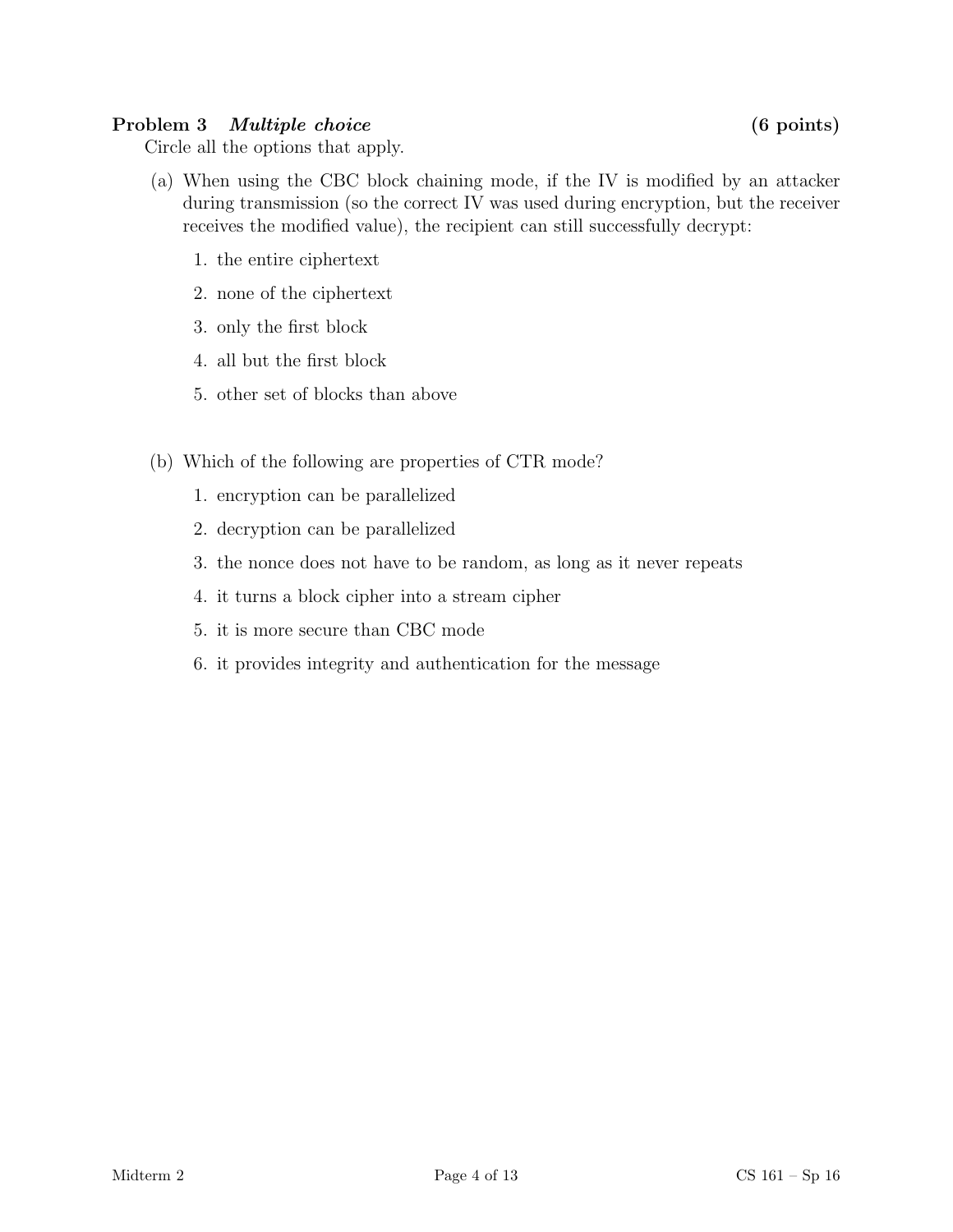# Problem 4 TLS (16 points)

An attacker is trying to attack the company Wahoo and its users. Assume that users always visit Wahoo's website with an HTTPS connection, using RSA and AES encryption (no Diffie-Hellman). (You may assume that Wahoo does not use certificate pinning if you don't know what that is, you can ignore it.) For each of the following attack scenarios, circle all of the options that an attacker could achieve in that attack scenario.

(a) If the attacker obtains a copy of Wahoo's certificate, the attacker could:

- 1. impersonate the Wahoo web server to a user
- 2. discover some of the plaintext of data sent during a past connection between a user and Wahoo's website
- 3. discover all of the plaintext of data sent during a past connection between a user and Wahoo's website
- 4. replay data that a user previously sent to the Wahoo server over a prior HTTPS connection
- 5. none of the above
- (b) If the attacker obtains the private key of a certificate authority trusted by users of Wahoo, the attacker could:
	- 1. impersonate the Wahoo web server to a user
	- 2. discover some of the plaintext of data sent during a past connection between a user and Wahoo's website
	- 3. discover all of the plaintext of data sent during a past connection between a user and Wahoo's website
	- 4. replay data that a user previously sent to the Wahoo server over a prior HTTPS connection
	- 5. none of the above
- (c) If the attacker is a man in the middle on a HTTPS connection between a user and Wahoo's website, the attacker could:
	- 1. impersonate the Wahoo web server to this user
	- 2. discover some of the plaintext of data sent during this connection
	- 3. discover all of the plaintext of data sent during this connection
	- 4. discover all of the plaintext of data sent during a past connection between a user and Wahoo's website
	- 5. replay data that a user previously sent to the Wahoo server over a prior HTTPS connection
	- 6. none of the above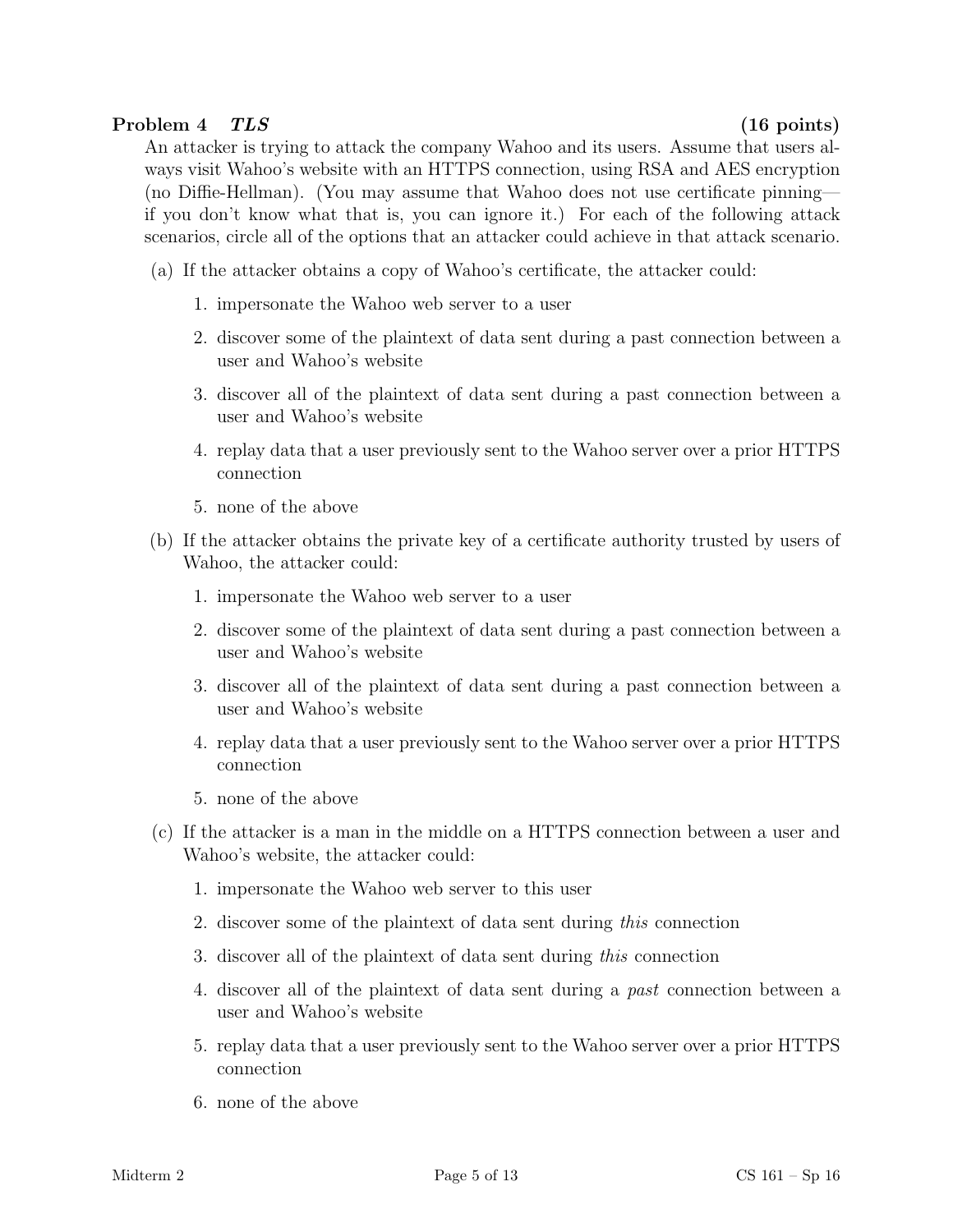- (d) Suppose the attacker obtains the private key that was used by Wahoo's server during a past connection between a victim and Wahoo's server, but not the current private key. Also, assume that the certificate corresponding to the old private key has been revoked and is no longer valid. This attacker could:
	- 1. impersonate the Wahoo web server to this user
	- 2. discover all of the plaintext of data sent during a current connection (one where the current private key is used) between a user and Wahoo's website
	- 3. discover all of the plaintext of data sent during a past connection (one where the old private key was used) between a user and Wahoo's website
	- 4. none of the above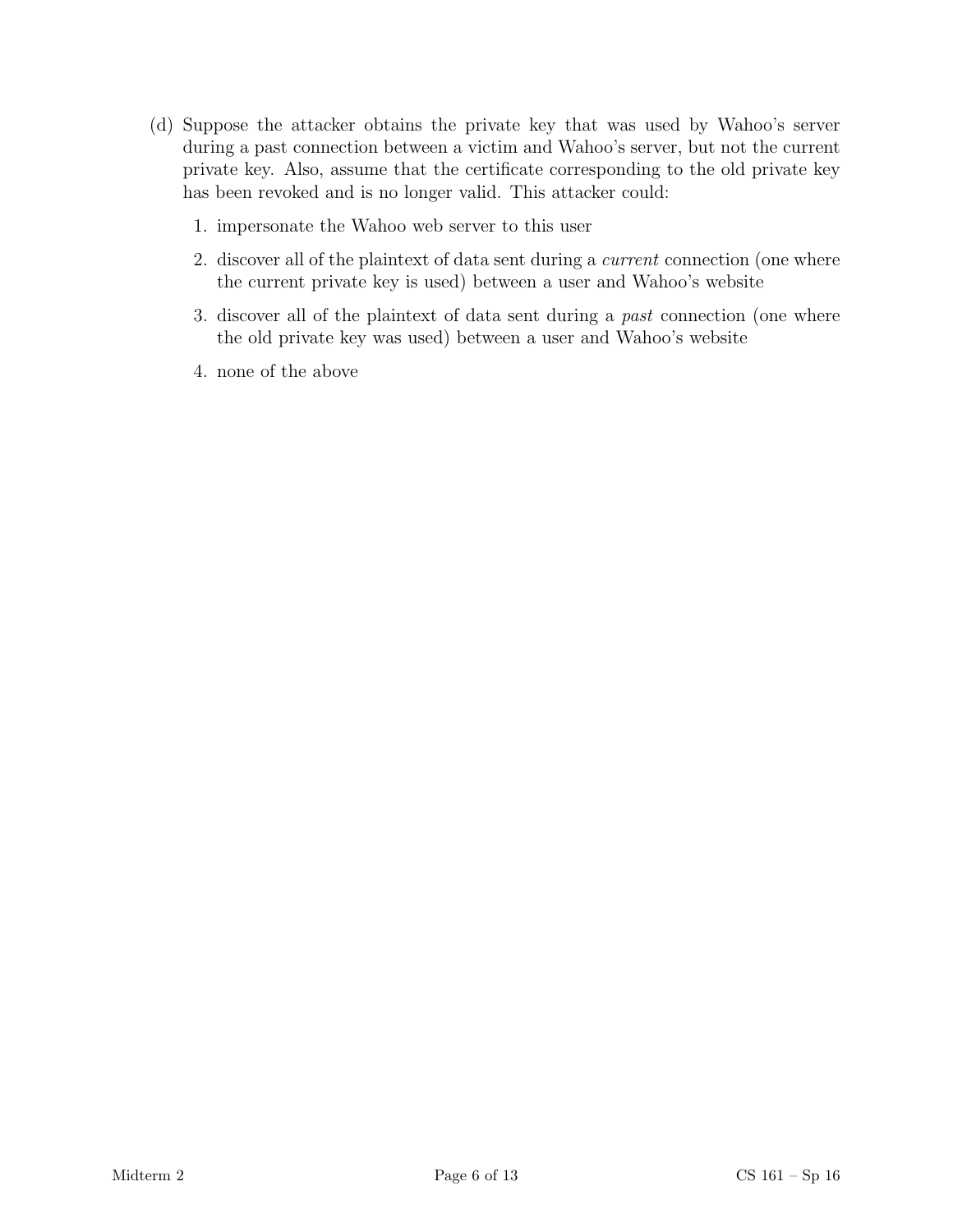# Problem 5 *Iliad Identification Integrity scheme* (15 points)

Jeff is hired by the big computer company, Iliad, to do a security review of their devices. All of Iliad's devices are assigned a unique identification number. Iliad's devices use the Iliad Identification Integrity  $(I^3)$  scheme to protect the integrity of identification numbers. Each of Iliad's devices has a unique key K embedded in the hardware that can only be used for verification with the  $I<sup>3</sup>$  scheme and can't be extracted by any means. In the  $I<sup>3</sup>$  scheme, when the device is manufactured, it does the following:

- 1. Generate a random 16-byte identification number  $N$ . Output  $N$  via a direct physical link to the factory machine.
- 2. Generate a random 16-byte IV .
- 3. Define the plaintext  $P$  to be  $N$  followed by 16 zero-bytes. Encrypt  $P$  with AES-CBC using the IV and device's embedded key  $K$ , resulting in ciphertext  $C$ .
- 4. Store N, IV , and C on the device's flash storage.

When Iliad's products are powered up, they will obtain  $N$  as follows:

- 1. Read  $IV$  and  $C$  from flash storage.
- 2. Decrypt C using IV and embedded key  $K$ , to get the plaintext  $P'$ .
- 3. If the last 16 bytes of  $P'$  are 0 and the first 16 bytes of  $P'$  match the N stored in flash, return N. Otherwise, signal an error.

The flash storage has no other protections, and an attacker could potentially tamper with the data stored on flash.

Answer the following questions.

(a) Jeff has a hunch that the scheme does not actually protect the integrity of N. Briefly, what's the reason for Jeff's hunch? One sentence should be enough.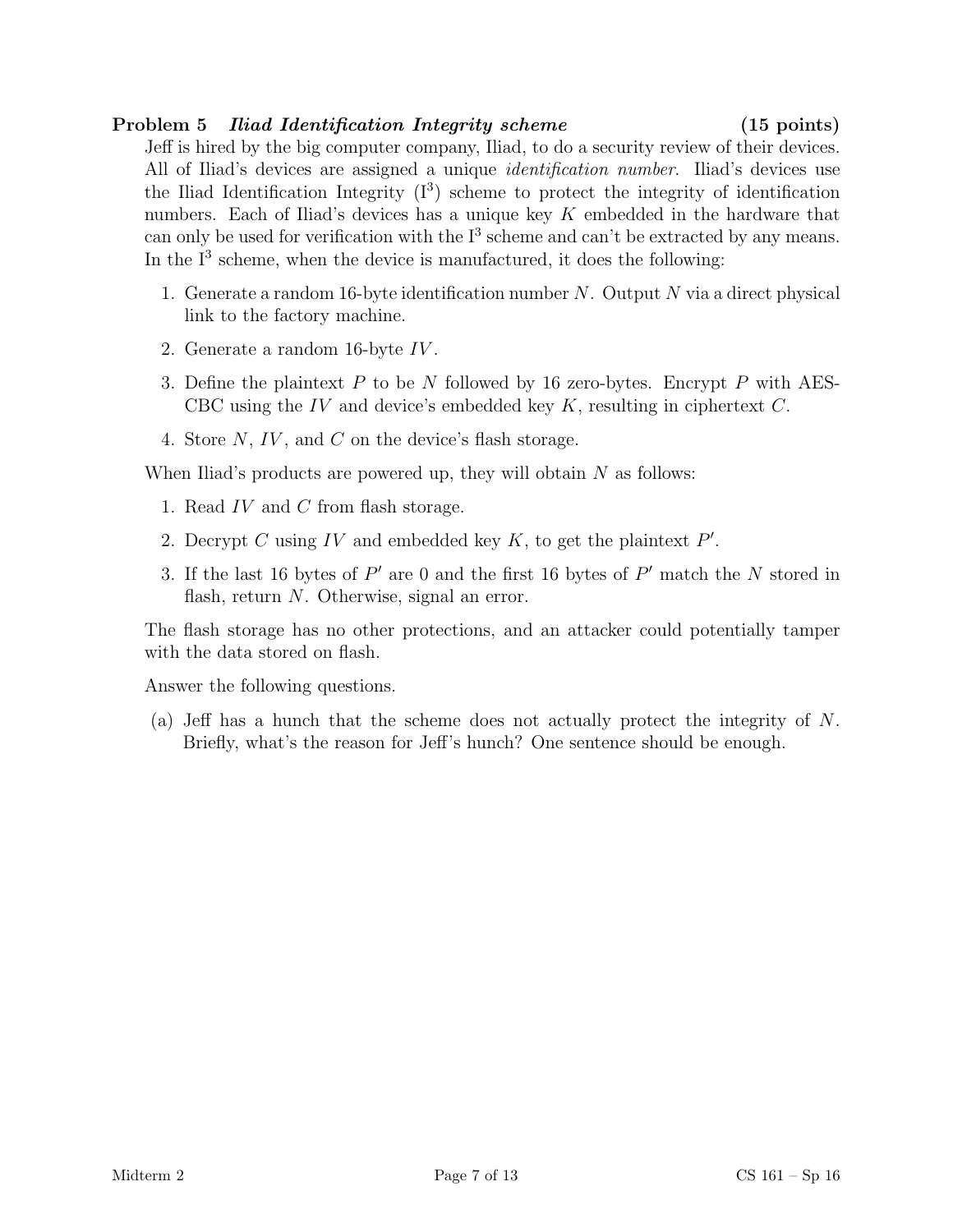(b) Upon further investigation, Jeff determines that the  $I<sup>3</sup>$  scheme is in fact insecure. Describe how you can modify  $N$ ,  $IV$  and  $C$  to have the verification process accept at least one other N.

Modified value of  $N =$ 

Modified value of  $IV =$ 

Modified value of  $C =$ 

(c) Jeff now needs to recommend a change to the scheme to make it secure, so that Iliad won't lose face. Describe a change to the  $I<sup>3</sup>$  scheme so that it will actually protect the integrity of N.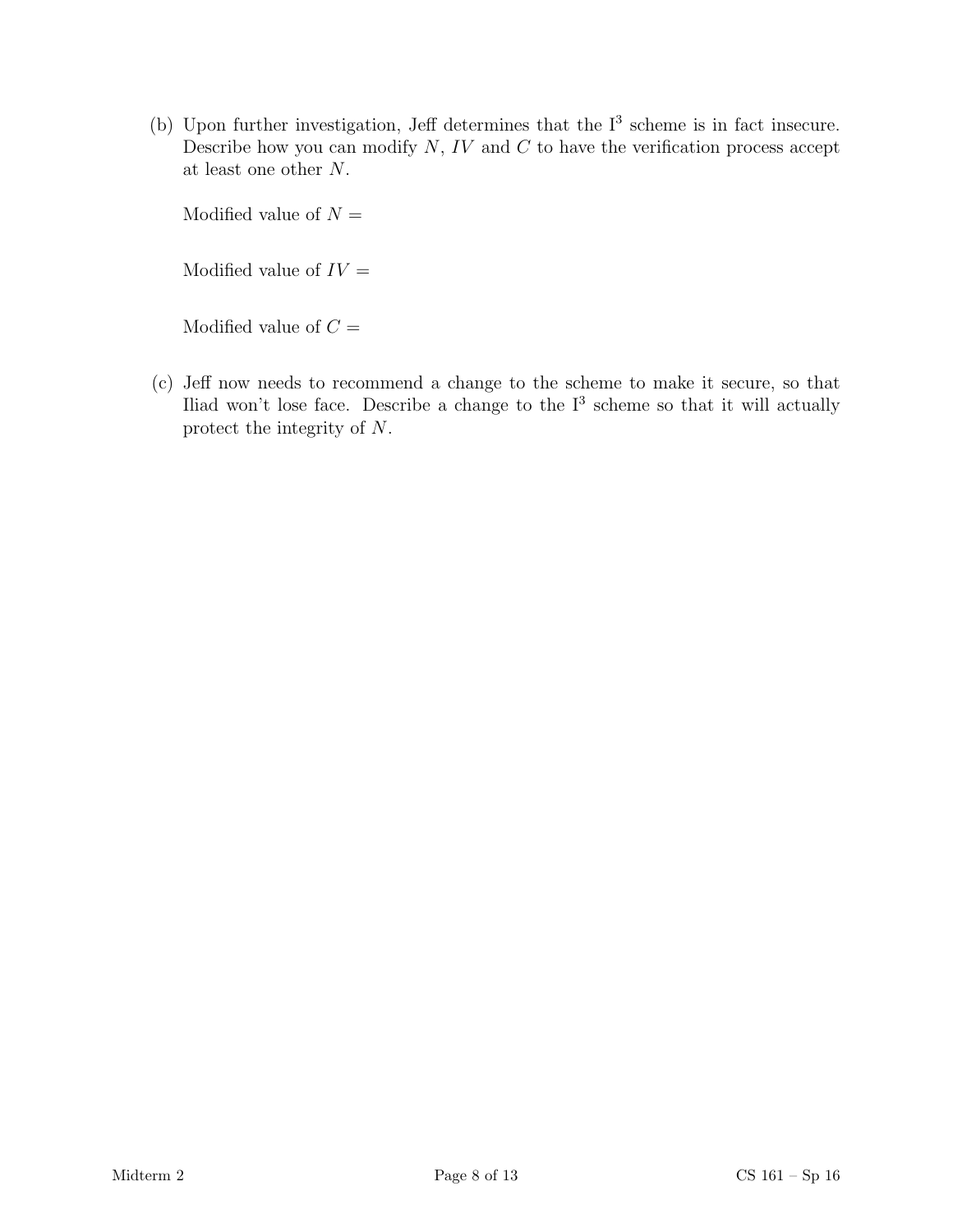# Problem 6 Name confidentiality in Project 2 (12 points)

Jamie is working on Project 2 (Part 1) and had several ideas for how to keep the filename secret. Jamie will store the file at id  $i$ , where  $i$  is computed from the filename  $n$  in some way. For each approach listed below, circle either "secure" or "broken" according to whether it would meet the requirements for filename confidentiality from Project 2 or not.

You can assume CBC mode encryption uses a symmetric key that is generated and stored securely and not known to the attacker. H represents the SHA256 cryptographic hash function. Don't justify your answer.

- (a) SECURE or BROKEN:  $i = n$ .
- (b) SECURE or BROKEN:  $i = H(n)$ .
- (c) SECURE or BROKEN: i is a RSA signature on  $n$ , using Jamie's private RSA key.
- (d) Secure or Broken: Encrypt n using AES in CBC mode, with all-zeros IV, and use the resulting ciphertext (excluding the IV) as  $i$ .
- (e) Secure or Broken: Encrypt n using AES in CBC mode, with all-zeros IV, and use the last 16 bytes of the resulting ciphertext as  $i$ .
- (f) Secure or Broken: Encrypt n using AES in CBC mode, with all-zeros IV, and let j denote the resulting ciphertext. Use  $i = H(j)$ .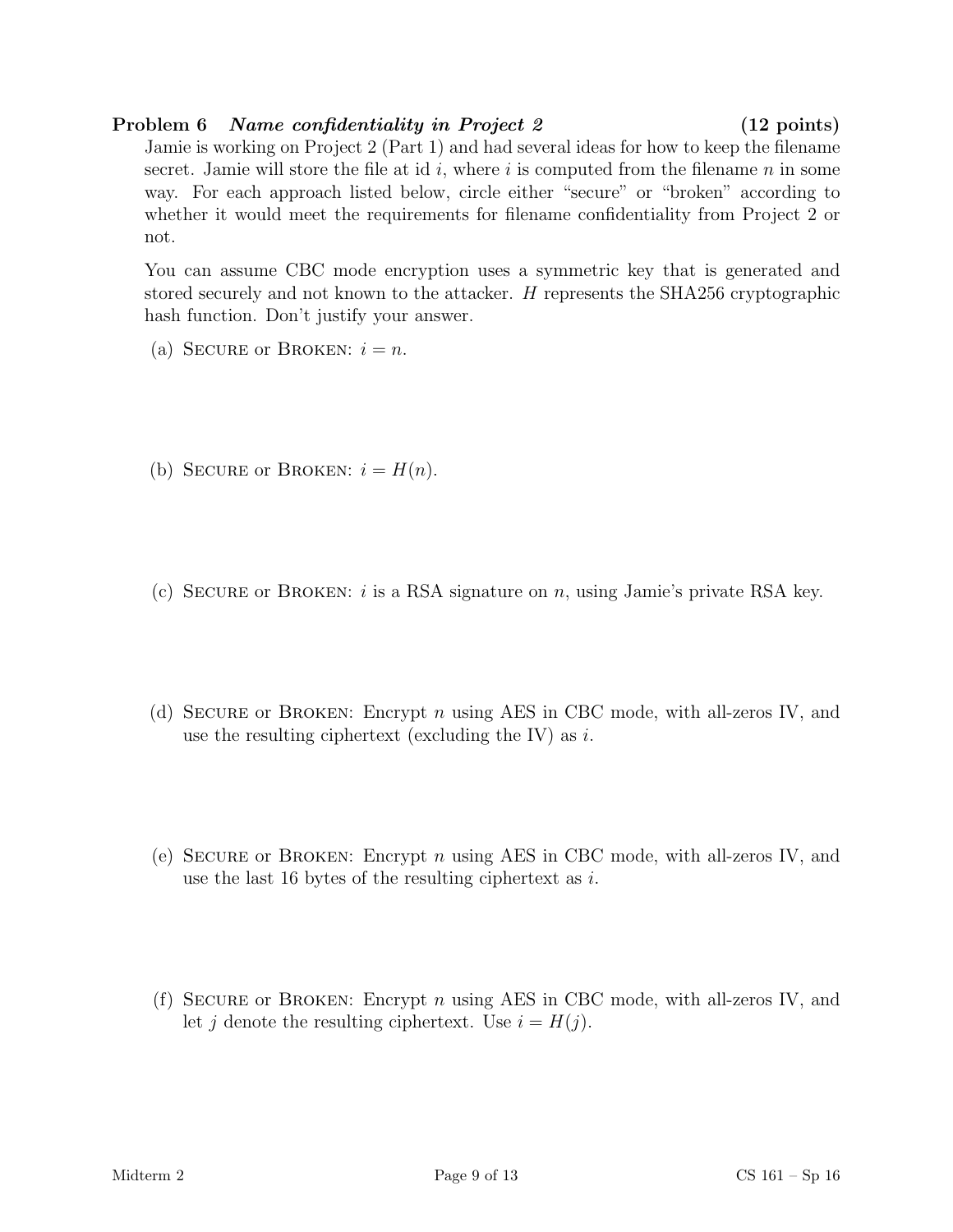# Problem 7 Computing on encrypted data (10 points)

A cool property of some encryption schemes is that they allow you to compute on encrypted data! Let  $\mathsf{Enc}(M)$  denote the encryption of message M. Given  $C_1$  and  $C_2$ (the ciphertexts for messages  $M_1$  and  $M_2$ ), anyone (even without the decryption keys) can compute a ciphertext  $C_3$  that will decrypt to the product  $M_1 \times M_2$ .

The idea is that we want a server in the cloud to do some work for us, but we don't want the cloud to see our data. So we give encrypted data to the cloud (without giving the decryption key to the cloud), and the cloud gives us back the encrypted computation result. Let's figure out how the cloud can perform this computation.

(a) Recall the El Gamal scheme: The El Gamal public key is  $(p, g, h)$ , where x is the private key and  $h = g^x \mod p$ . The encryption of a message M is  $Enc(M)$  $(g<sup>r</sup> \mod p, M \times h<sup>r</sup> \mod p)$ , for a random r.

Given only  $C_1 = \text{Enc}(M_1) = (s_1, t_1)$  and  $C_2 = \text{Enc}(M_2) = (s_2, t_2)$  and the El Gamal public key, show how the cloud can compute a ciphertext  $C_3 = \text{Enc}(M_1 \times M_2 \text{ mod } p)$ . In other words, show how the cloud can compute a ciphertext  $C_3$  that will decrypt to  $M_1 \times M_2$  mod p. Show an equation that the cloud can use to compute  $C_3$ :

 $C_3 =$ 

(b) Suppose the cloud has two plaintext values  $u_1, u_2$ , each a 1024-bit number. Suppose the cloud also has two ciphertexts  $C_1 = \text{Enc}(x_1)$  and  $C_2 = \text{Enc}(x_2)$  that were computed using RSA encryption, and the cloud knows the RSA public key, but the cloud doesn't know  $x_1$  or  $x_2$  or the RSA private key. How can the cloud compute a ciphertext  $C_3 = \mathsf{Enc}(x_1^{u_1} \times x_2^{u_2} \mod n)$  efficiently? You don't need to justify your answer or explain why your solution works.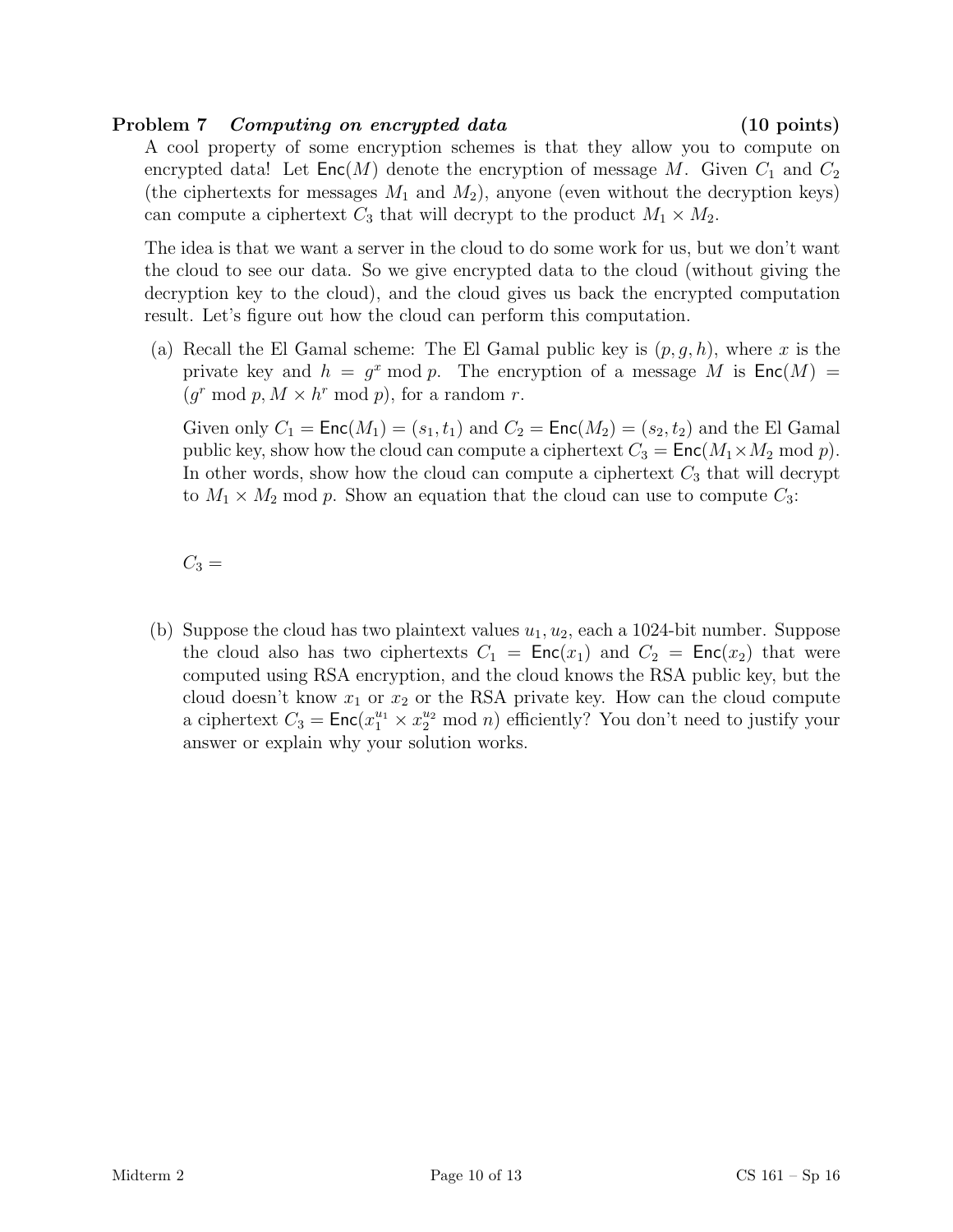# Problem 8 Protocol analysis (15 points)

Alice and Bob want to simulate flipping a fair coin. Ideally, each of them would like to be sure that the other can't "cheat" and force the coin to be heads or tails.

For each of the following schemes, determine whether the scheme is secure or not and then circle "Secure" or "Broken". If you circle secure, you don't need to justify your answer. If you circle broken, give the attack that either Alice or Bob would mount to give them better than 50% chance of obtaining heads.

In the following, let p be a 2048-bit prime number, q a generator modulo p, and H a secure cryptographic hash function; these are fixed in advance and known to everyone. You can assume that both parties complete the protocol. That is, neither party will refuse to finish the protocol.

(a) Alice randomly picks a such that  $0 < a < p$  and sends  $g^a$  mod p to Bob. Then, Bob randomly picks b such that  $0 < b < p$  and sends  $g<sup>b</sup>$  mod p to Alice. Then, both compute  $g^{ab}$  mod p. If  $g^{ab}$  mod p is even, the coin flip is heads; if odd, the coin flip is tails.

Secure or Broken

Attack (if you circled "Broken"):

(b) Alice randomly picks a such that  $0 < a < p$  and sends  $g^a$  mod p to Bob. Then, Bob randomly picks b such that  $0 < b < p$  and sends b to Alice. Then, Alice sends a to Bob and Bob checks that it matches what Alice sent earlier. If  $H(a||b)$  is even, the coin flip is heads; if odd, the coin flip is tails.

Secure or Broken

Attack (if you circled "Broken"):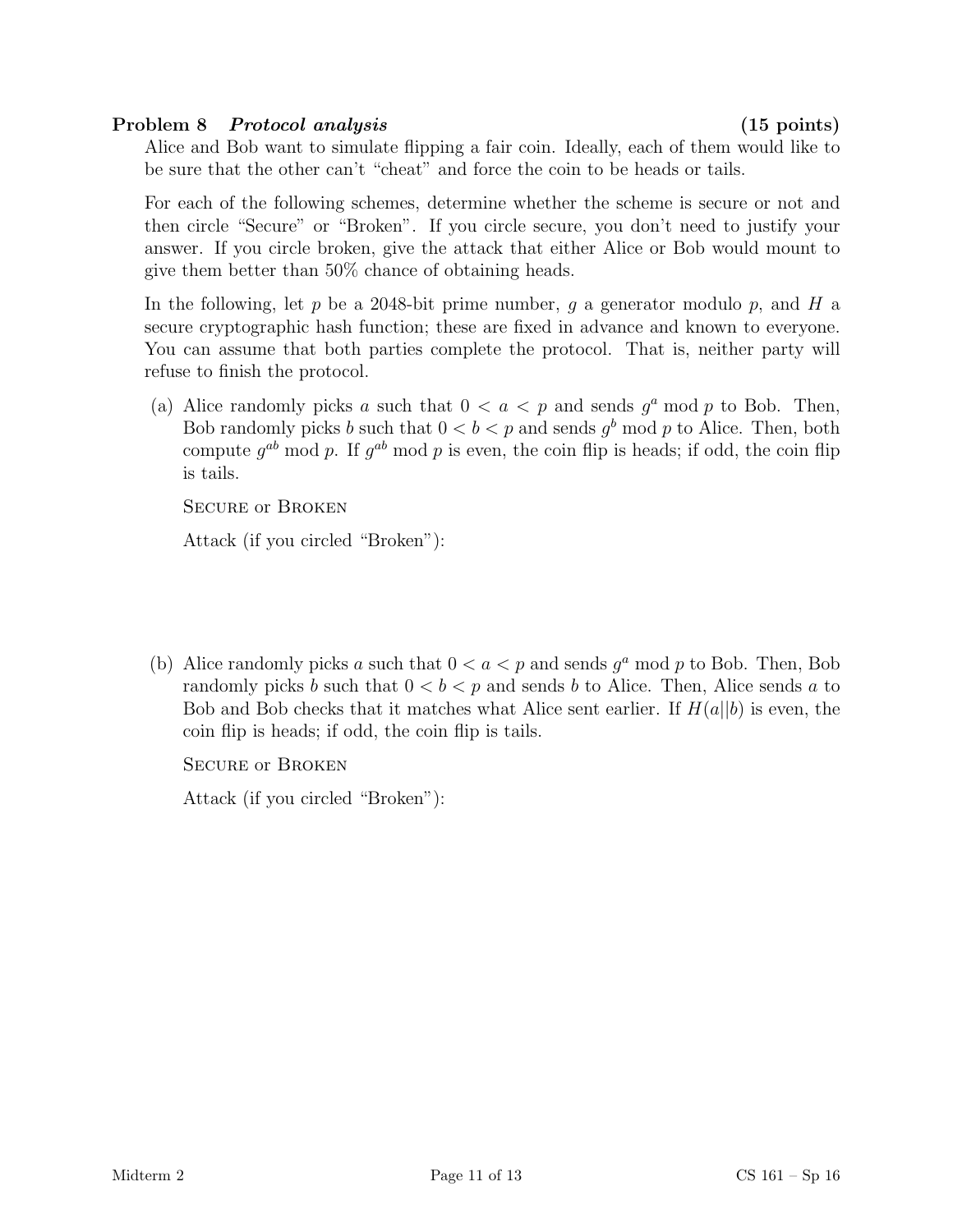(c) Alice randomly picks a to be either 0 or 1 and sends  $H(a)$  to Bob. Then, Bob randomly picks b to be either 0 or 1 and sends b to Alice. Then, Alice reveals a to Bob and Bob checks that it matches what Alice sent earlier. If both picked 0 or both picked 1, the coin flip is heads. If one picked 0 and the other picked 1, the coin flip is tails.

Secure or Broken

Attack (if you circled "Broken"):

(d) Alice randomly picks a such that  $0 < a < 2^{128}$  and sends  $H(a)$  to Bob. Then, Bob randomly picks "even" or "odd" and sends that to Alice. Then, Alice reveals a to Bob and Bob checks that it matches what Alice sent earlier. If Bob's guess about a was right (e.g., Bob picked "even" and a is even, or Bob picked "odd" and a is odd), the coin flip outcome is heads, otherwise it is tails.

Secure or Broken

Attack (if you circled "Broken"):

(e) Alice randomly picks a such that  $0 < a < 2^{128}$  and randomly picks an AES key k. Alice computes  $c = E_k(a)$  [the AES-CBC encryption of a, under a random IV; c includes the IV and sends  $c$  to Bob. Then, Bob randomly picks "even" or "odd" and sends that to Alice. Then, Alice reveals  $a$  and  $k$  to Bob and Bob checks that it matches what Alice sent earlier. If Bob's guess about a was right (e.g., Bob picked "even" and  $a$  is even, or Bob picked "odd" and  $a$  is odd), the coin flip outcome is heads, otherwise it is tails.

Secure or Broken

Attack (if you circled "Broken"):